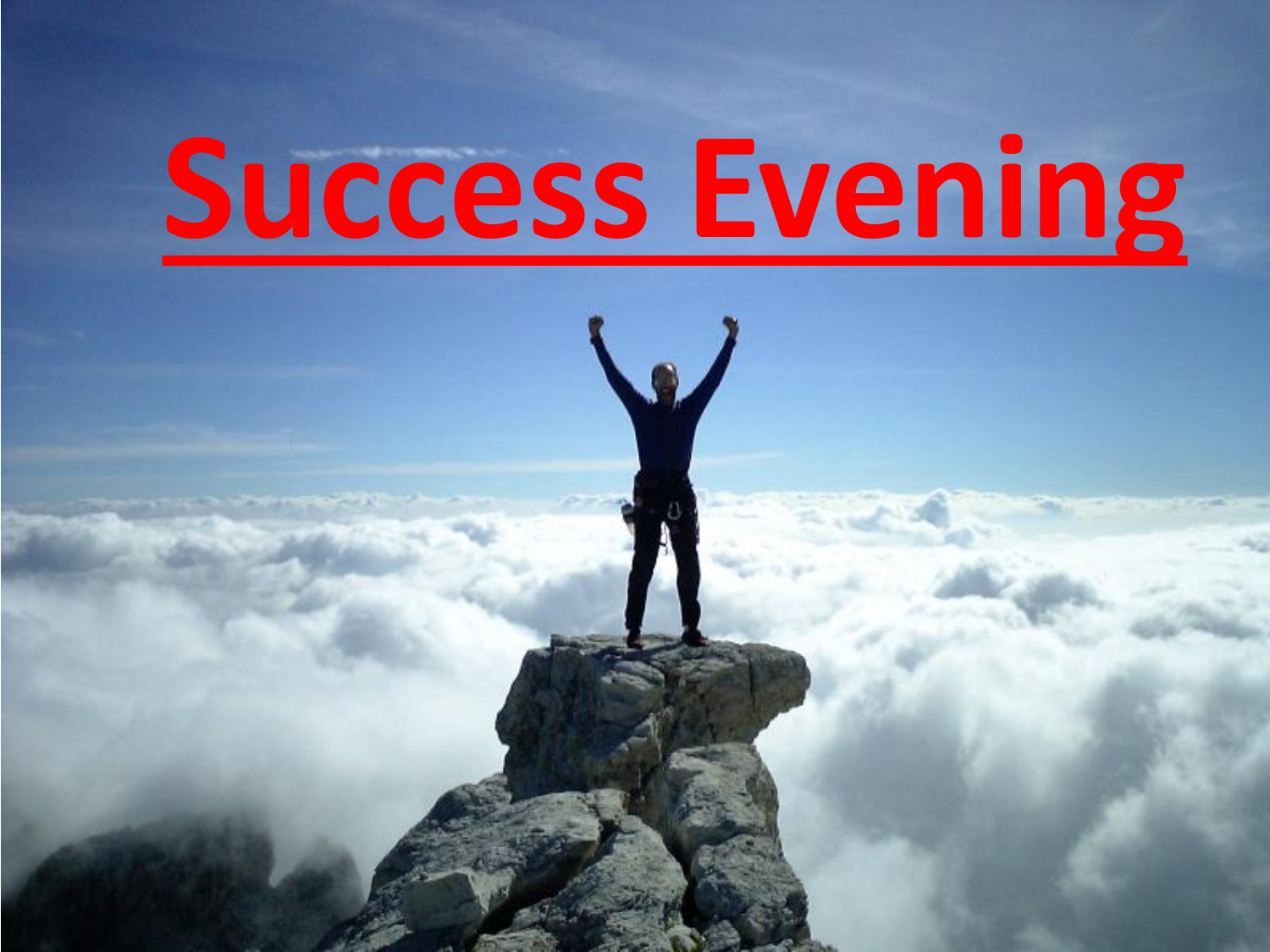# Timings

- 6.00-6.15pm Opening prayer and speech
- 6.15-6.30pm RE subject overview
- 6.30-6.45pm Year 11 Pastoral message
- 6.45-7.00pm Maths subject overview
- 7.00-7.15pm English subject overview
- 7.15-7.30pm Science subject overview
- Sum up presentation and close.

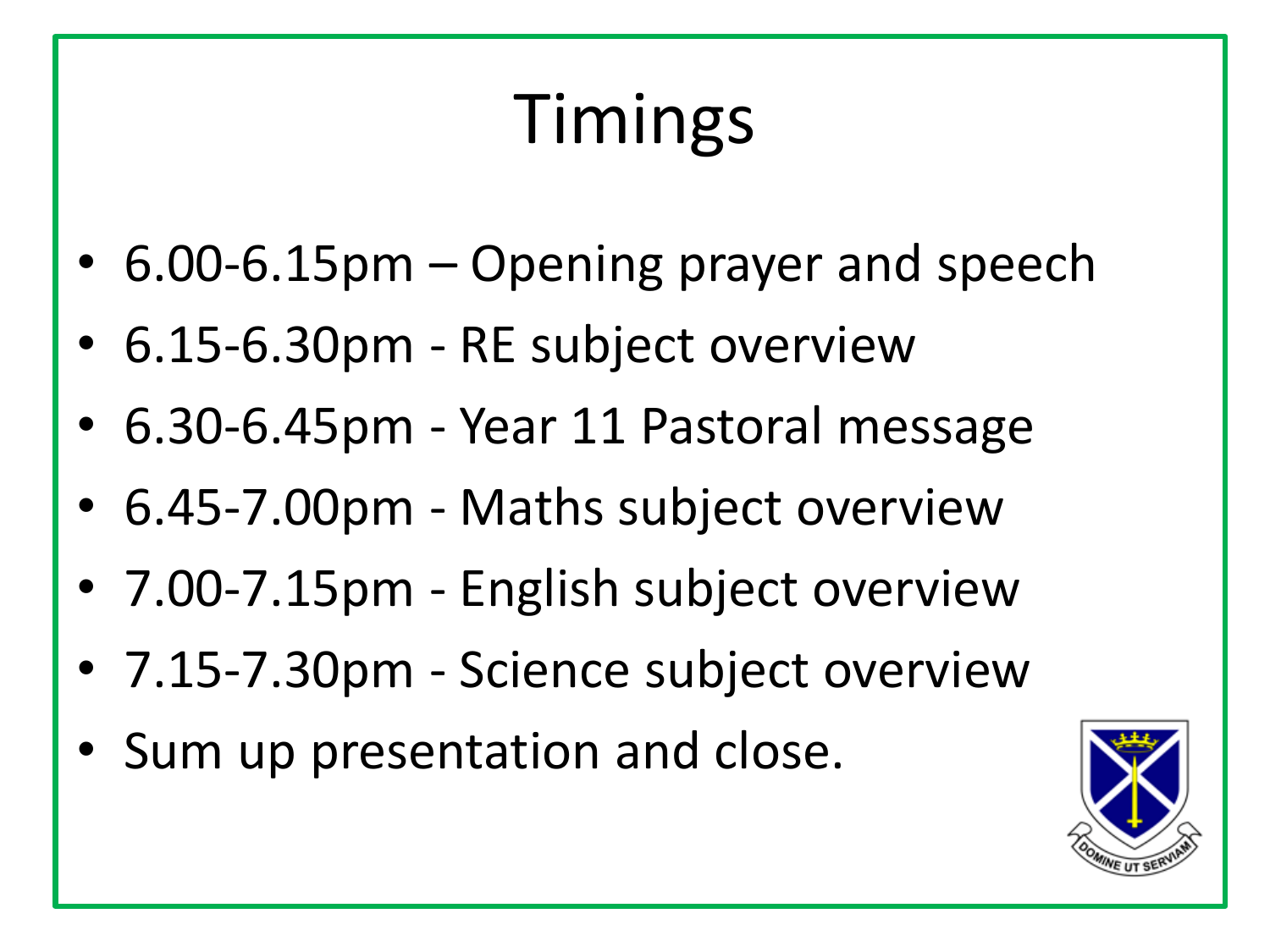#### Questions

• [year11success@st-albans.suffolk.sch.uk](mailto:year11success@st-albans.suffolk.sch.uk)

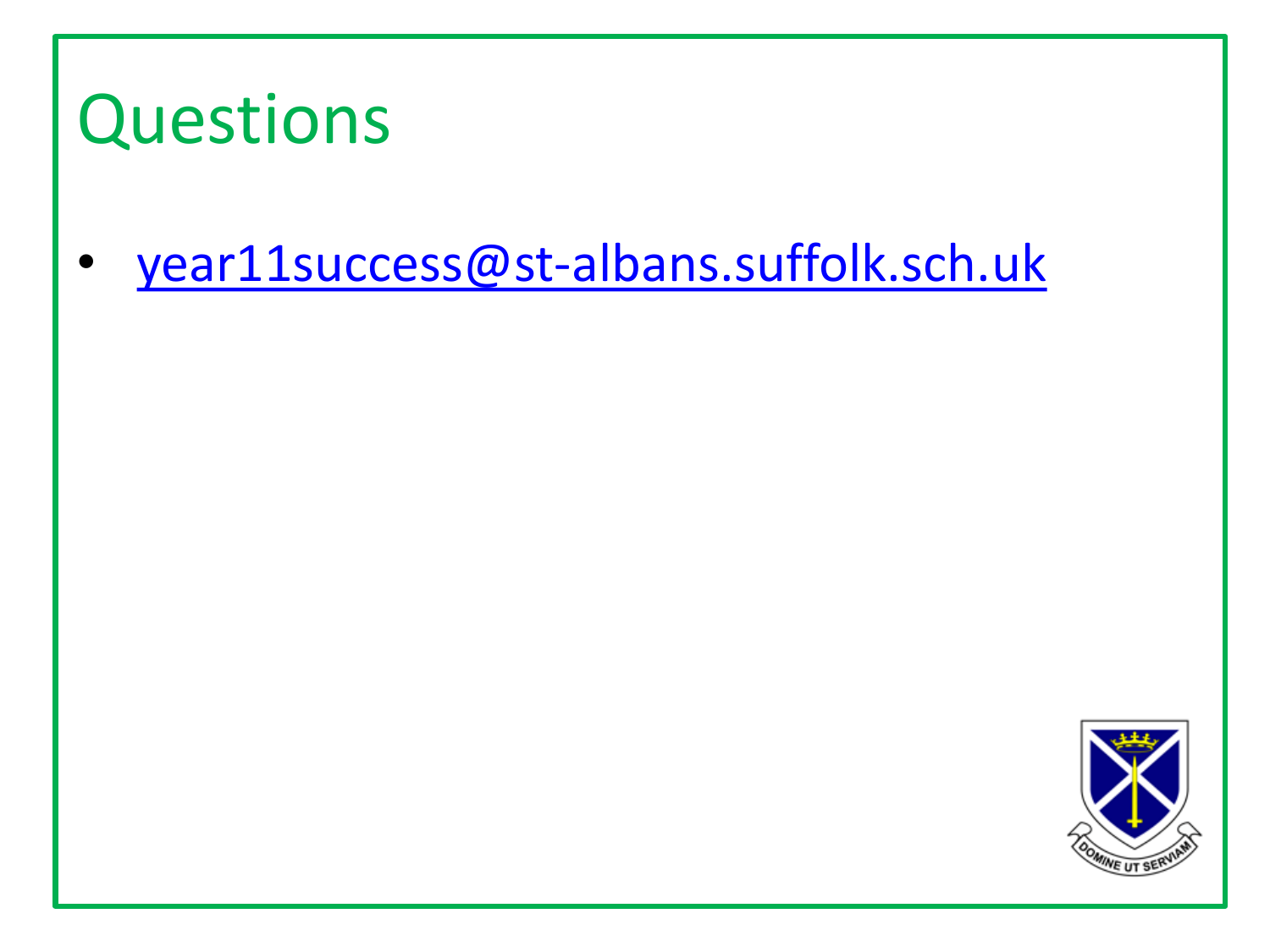#### Next steps

Success evening - Monday 15<sup>th</sup> November 2021

Pre-Public Examinations – WB. 29<sup>th</sup> November 2021

Year 11 Parents Evening - 2<sup>nd</sup> February 2022

Pre-Public Examinations 2 – WB March 28th 2022 (Core)



Summer exams 2021 – May-June 2022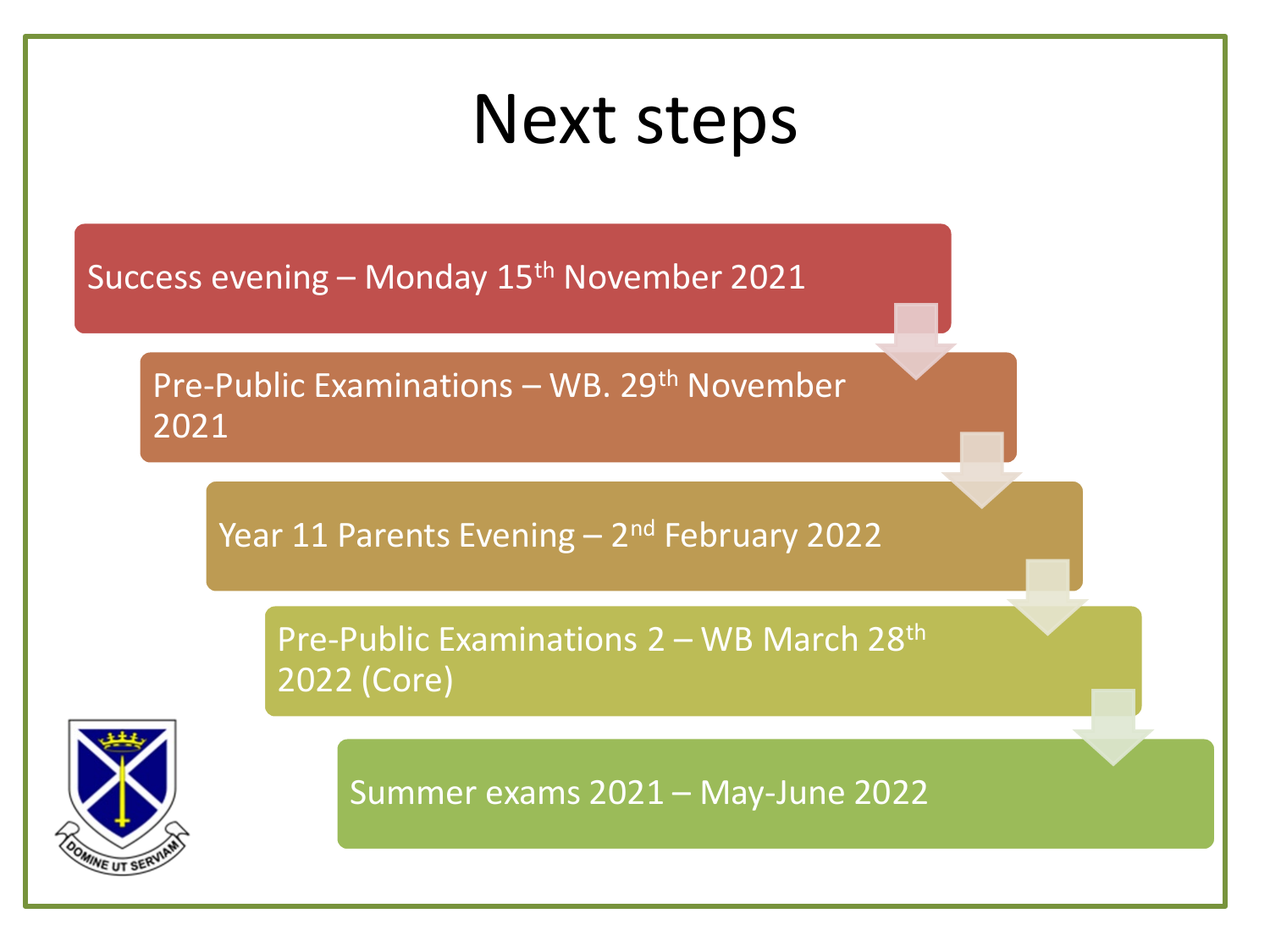#### **St Alban's – Pastoral Support**

Louisa Dowes – Head of Year 11 Michael Connell-Smith – Development Lead Carolyn Land – Student Support Manager Katherine Edwards - Chaplain

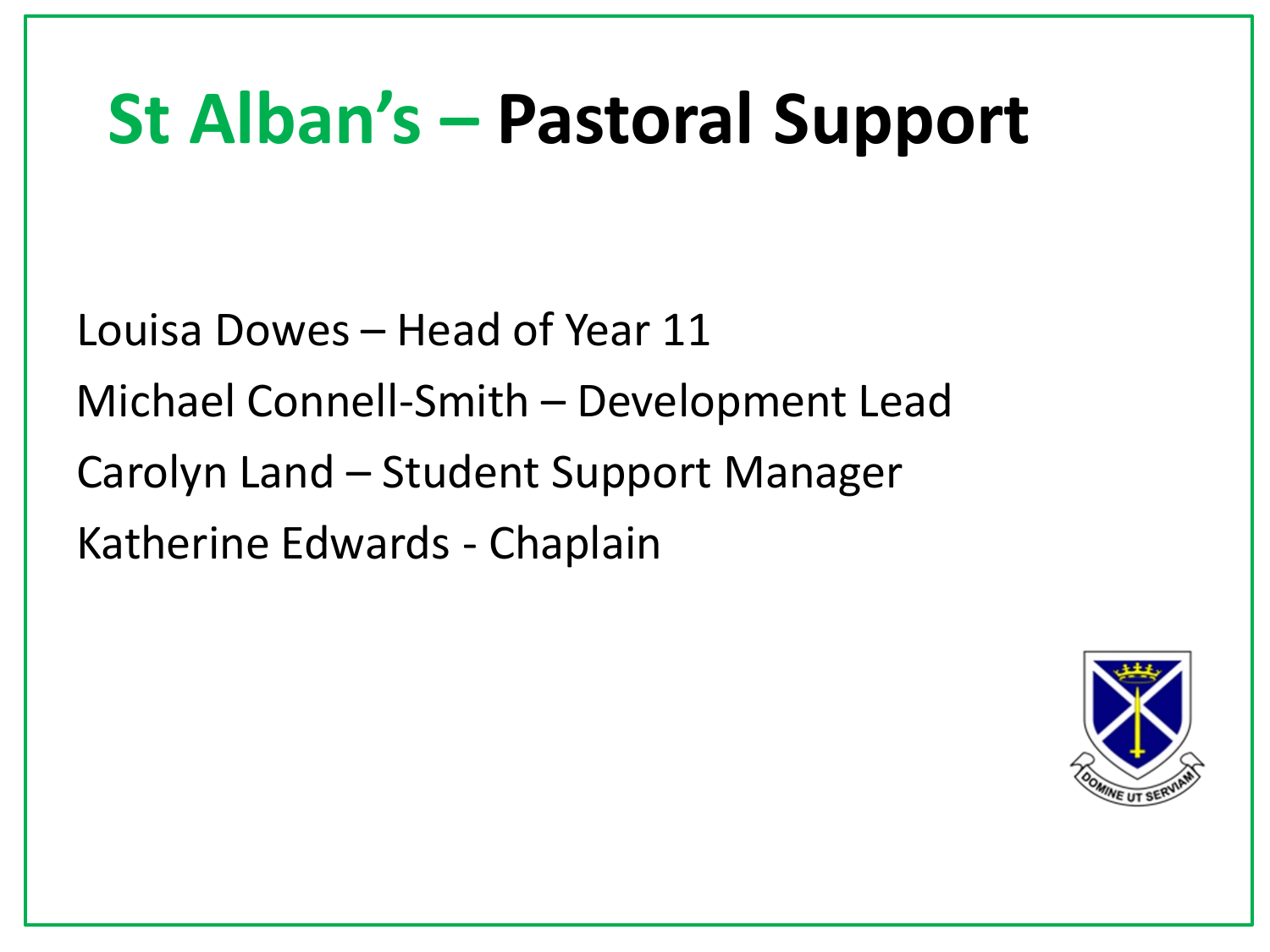#### Year 11 - In School

- All students have received a timetable for their PPE's
- How to revise activities taking place during registration time
- Where are you now and what is your target?

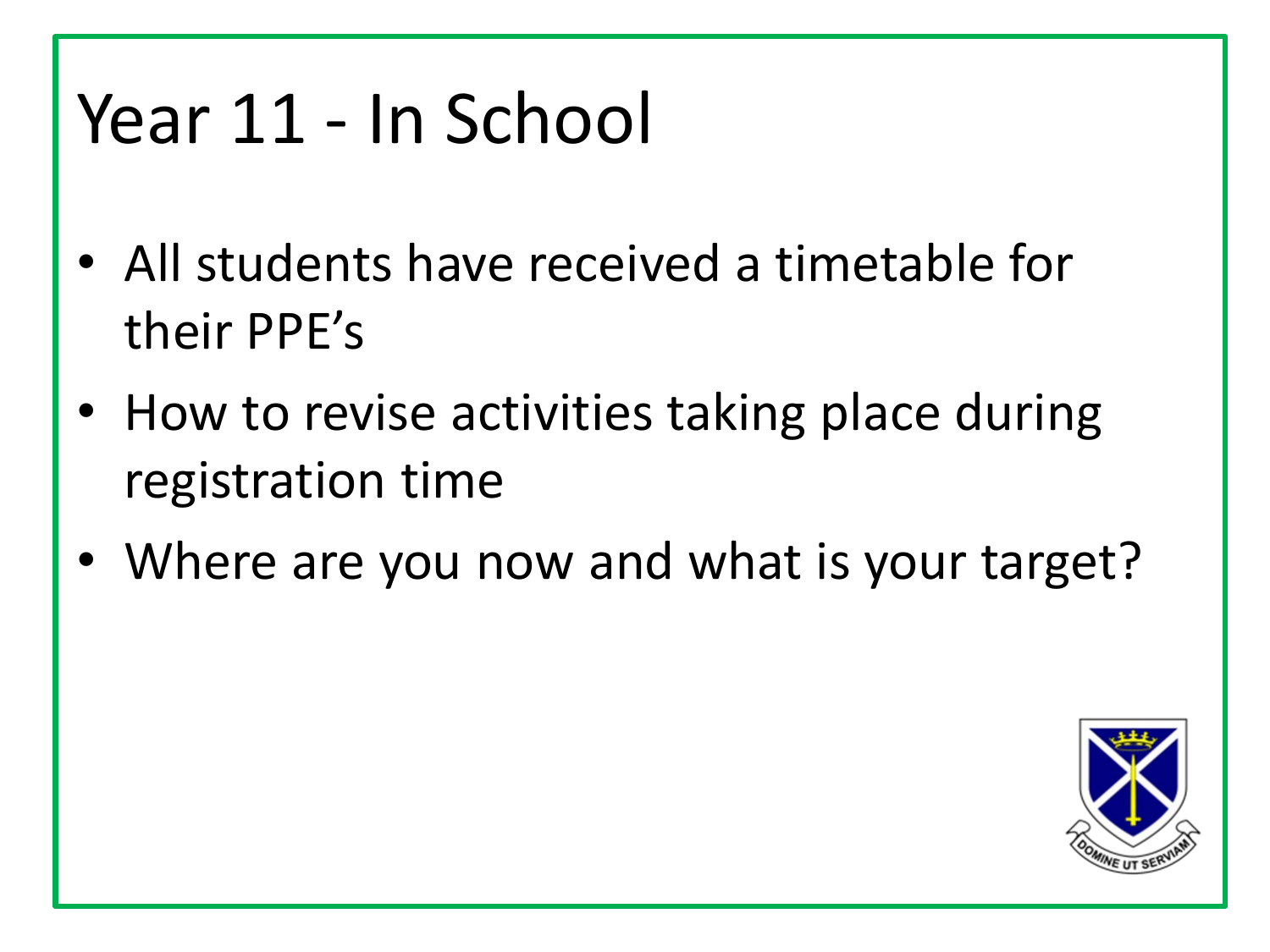## Year 11 - In School

- Be prepared
- Collect practice exam papers
- Afterschool sessions

#### **Stationery Packs**

Purchase from ParentMail. Delivered to your form room.

 $E3$  – without a calculator

 $£12 - with a calculator (casio FX-83GTX)$ 





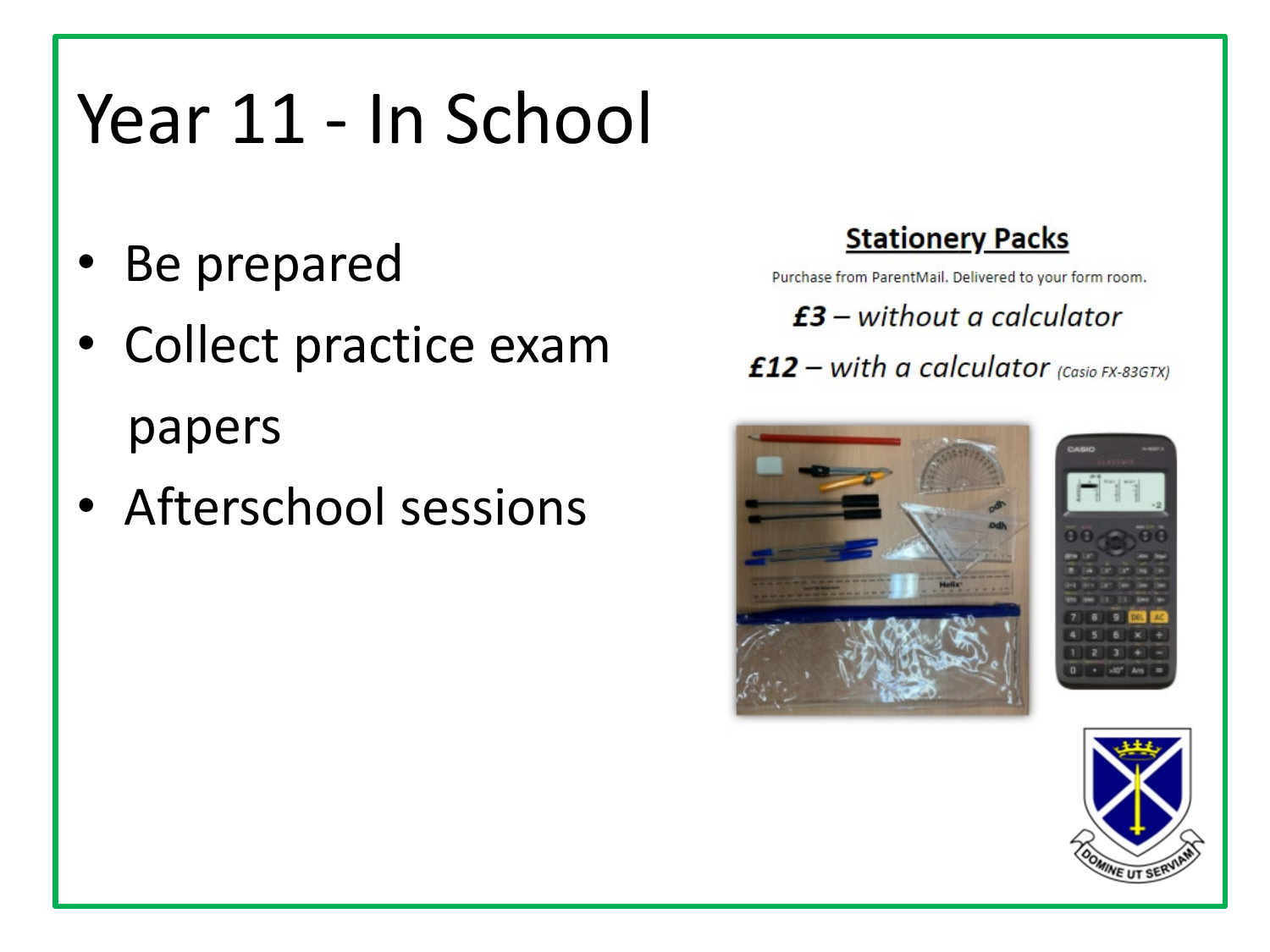## Year 11 - Out of School

- Quick wins
	- Daily practice
	- Revision timetable
- Use websites and links
- Use of emails, classcharts and Teams